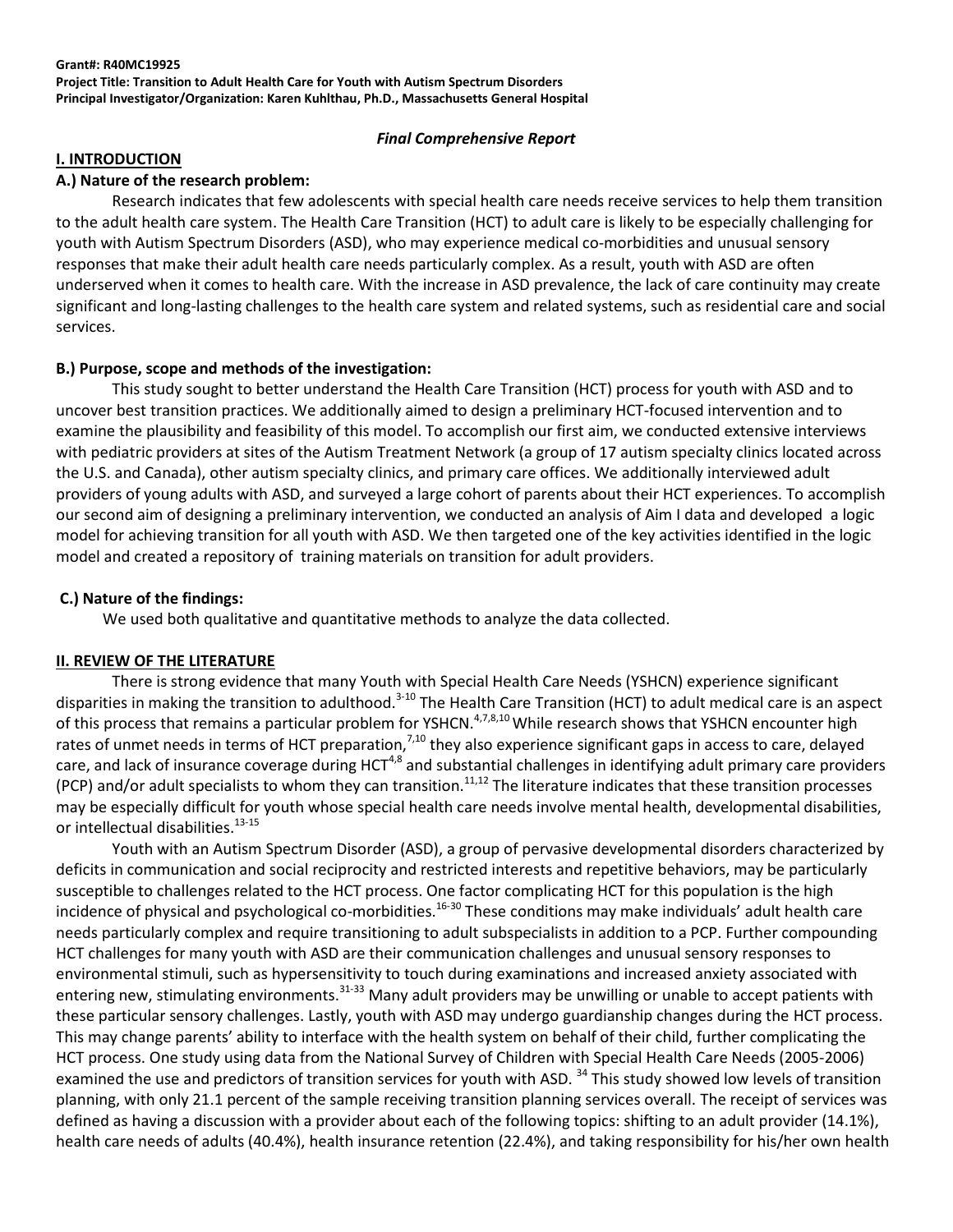(45.3%). All of these percentages were lower for youth with ASD than they were for other YSHCN with the exception of the adult health insurance discussion, which was about the same low percentage in both groups.<sup>34</sup>

Despite the many potential challenges that youth with ASD may face during their transition to adult medical care, this pediatric population's experiences of HCT and their satisfaction with the process is not well understood. The present study addressed this knowledge gap by evaluating the experiences of youth with ASD and their families as well as those of pediatric and adult providers.

#### **III. STUDY DESIGN AND METHODS**

#### **A.) Study design:**

This study sought to better understand the Health Care Transition (HCT) process for youth with ASD and their families and uncover best transition practices. We additionally aimed to design a preliminary HCT-focused intervention and to examine the plausibility and feasibility of this model. Specific goals for Aim I included: 1.) determining the HCT services provided at sites of the Autism Treatment Network (ATN), other autism specialty clinics, and 2 primary care offices; 2.) describing the characteristics that adult providers identify as important in their willingness to care for young adults with ASD; and 3.) gaining an understanding of families' exposure to HCT services, their use of these services and predictors of parent satisfaction. We employed several different methods to accomplish these goals. To determine the state of HCT services at ATN sites, other specialty clinics and primary care offices, we conducted extensive interviews with the pediatric providers at these sites who were most knowledgeable about the transition process. We then conducted in-depth site studies at the 3 specialty clinics that exemplified best practices. This work involved interviewing additional pediatric providers, administrators, and parents whose youth were patients at these clinics. To obtain perspectives from adult providers, we conducted extensive interviews with adult PCPs and specialists who care for young adults with ASD. We lastly surveyed a large cohort of parents of youth with ASD about their HCT experiences.

The second aim of this study was to design a preliminary HCT-focused intervention. Specific aims included: 1.) developing a logic model of "best practice" transition services; 2.) assessing whether the outcomes were likely to be achieved given the program's time frame, resources, activities, and context; and 3.) assessing the likelihood that the innovation could be fully implemented in different settings. This work first involved analyzing Aim I data to determine the most prevalent HCT issues. Finding there to be a significant lack of adult providers for youth with ASD to transition to, we targeted one key activity in our logic model; that of sharing educational resources on transition with adult providersWe workedwith Leadership Education in Neurodevelopmental and Related Disabilities (LEND) and the Association of University Centers on Disability (AUCD) to assess the current state of adult provider training materials. Specifically, we surveyed 11 LEND program directors and conducted in-depth interviews with 9 LEND professionals and adult med-peds and family medicine physicians. We then used the LEND network to collect existing adult provider training resources (PowerPoint presentations, modules, online courses,etc.), reviewed these materials (14 in total) and eliminated those that weren't entirely relevant. We lastly created a repository of the most relevant training resources in partnership with the AUCD (6 in total) and shared these materials via the AUCD website transition toolbox..

### **B.) Population studied:**

This study focused on youth and young adults with ASD and their families, as well as the pediatric and adult providers who serve this population.

### **C.) Sample selection:**

### 1. Pediatric and adult providers of children with ASD:

We recruited 55 providers in total. The vast majority of pediatric providers were recruited from ATN sites and other specialty clinics, but two were from primary care clinics. Respondents included physicians, psychologists, social workers, and registered nurses or pediatric NPs. Adult providers were recruited through the use of purposive and snowball sampling techniques. We obtained many of our initial adult provider contacts through referrals from the ATN.

### 2.) Parents of children with ASD:

We recruited 194 parents/guardians of a youth with ASD age 13 or older. The vast majority of these subjects were recruited from a Northeastern parent advocacy organization and two ATN clinics located in the Midwest. The remaining parent participants were interviewed as part of our in-depth site studies.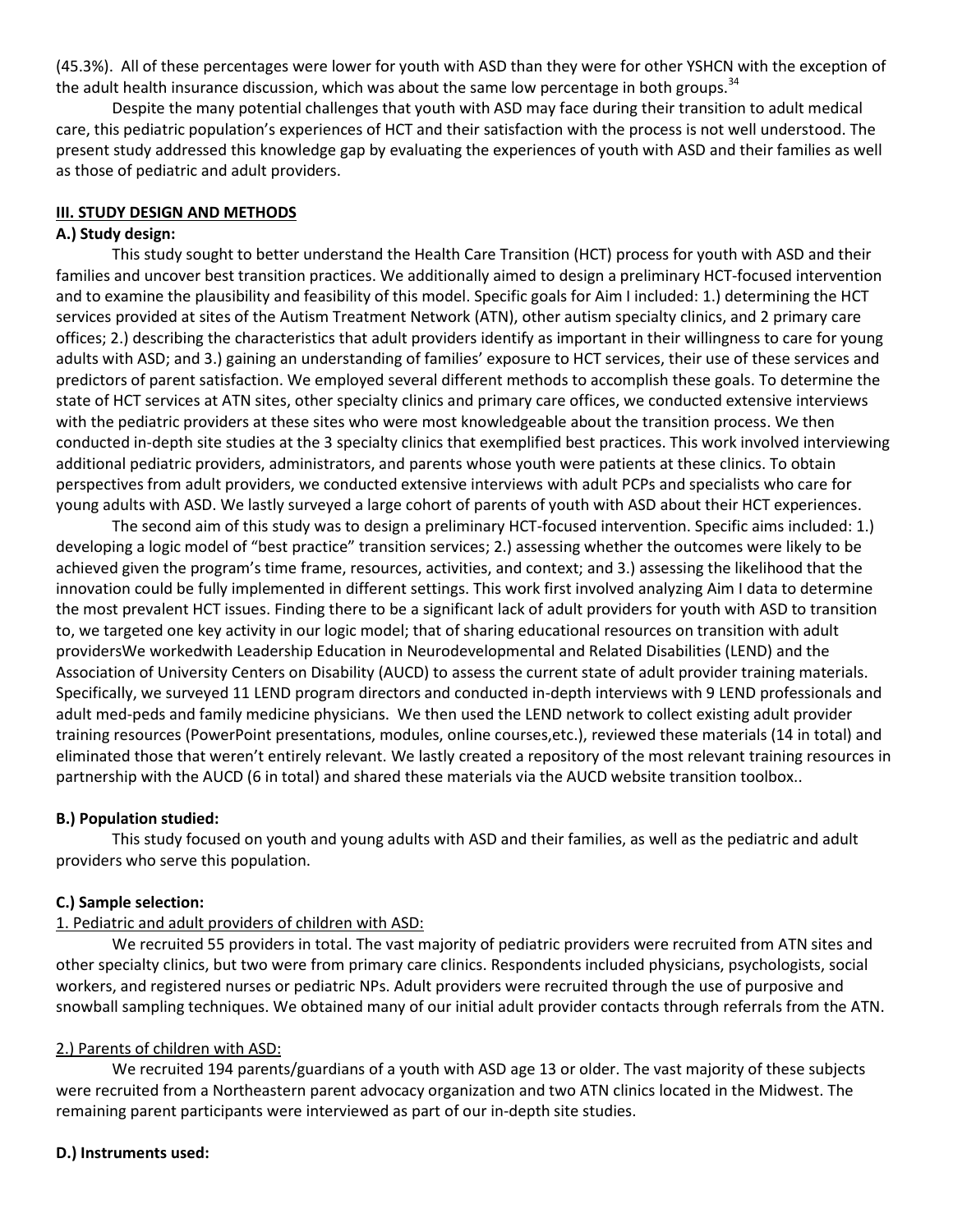### 1.) Interview guides for pediatric and adult providers:

We developed an interview guide to ask ASD-experienced pediatric providers about their site's current HCT strategies, barriers to transition, connections with adult providers and other relevant site characteristics. This guide also assessed which HCT strategies providers felt were most needed (but not necessarily in place) and how the transition process could be improved. We also developed an interview guide for adult physicians of young adults with ASD (PCPs and specialists) to identify what was most important in their decision and ability to care for this population. This guide additionally asked providers about their experience and background with ASD, the characteristics of their practice, interactions with other medical providers and care coordination. We lastly asked adult providers' about strategies for increasing the number of adult physicians who are ready and able to provide care for adults with ASD.

# 2.) HCT survey for parents of children with ASD:

We designed a survey to capture the extent to which youth and their families experienced HCT services, the extent to which they desired services, and their satisfaction with services. The survey also aimed to identify HCT barriers and examine whether health and socio-demographic characteristics were related to obtaining and wanting HCT services.

# **E.) Statistical techniques employed:**

## 1.) Pediatric and adult provider data: the framework approach

We analyzed the interview data collected from pediatric and adult providers using the framework approach.<sup>39,40</sup> This is a nuanced approach to analyzing qualitative data that was designed specifically for applied policy research. The framework approach has many similarities to thematic analysis,<sup>42</sup> but emphasizes transparency in data analysis as well as the links between each of the stages of the analysis. It relies on three inter-connected stages that require the research team to explicitly describe the processes that guide the systematic analysis of data from initial management through to the development of descriptive accounts and explanatory accounts.<sup>40,43</sup> (See Smith and Firth (2011) for a detailed example of this three-stage framework approach.) Our analysis followed this 3-stage approach. In the 1st stage of analysis, *Data Management*, two members of the research team who had conducted the interviews became more familiar with the data by reading the transcripts several times. A set of initial categories and themes were identified using the respondents own words as a means of staying true to the data.<sup>43</sup> In the 2nd phase of analysis, *Descriptive Accounts*, two different members of the research team reviewed the transcripts and began to refine the initial categories. To ensure rigor, each researcher independently coded the data into the refined categories, discussed discrepancies, and reached consensus. In the 3rd and final phase, *Explanatory Accounts*, researchers examined the data further to identify associations or patterns within or across categories, further refining the original categories.

## 2.) Survey data:

We ran descriptive statistics on all survey data collected. We first described means and percentages for demographic and family information, as well as for diagnosis and health care utilization. We then described the percent of respondents who reported that they received a service, their satisfaction with the service, and the percentage of those who did not have a service but would like to receive it. We further described percentages for overall exposure to HCT services and reported obstacles families face in making the transition. We used Fisher's Exact and t-tests to determine if any demographics or health care utilization measures were significantly associated with the receipt of transition services in bivariate regression analyses. Any demographics or health care utilization measures with p<0.05 were included in a logistic regression model as independent variables, with service status as the dependent variable.

## 3.) Intervention data:

We used data collected in the first phase of the study (Aim I) and input from ASD experts to create a logic model. for achieving transition for all youth with ASD. We then targeted one of the key activities identified in the logic model and gathered existing training materials on transition for adult providers. (Please see the Appendix to view this logic model.)

### **IV. DETAILED FINDINGS**

### **A.) Pediatric and adult provider data:**

## 1.) Findings from interviews with pediatric providers:

Seven different interventions were identified as *needed* by providers (but not currently in place) and 5 different interventions were identified as *currently in practice*. Among those activities identified as *needed*, the 3 strategies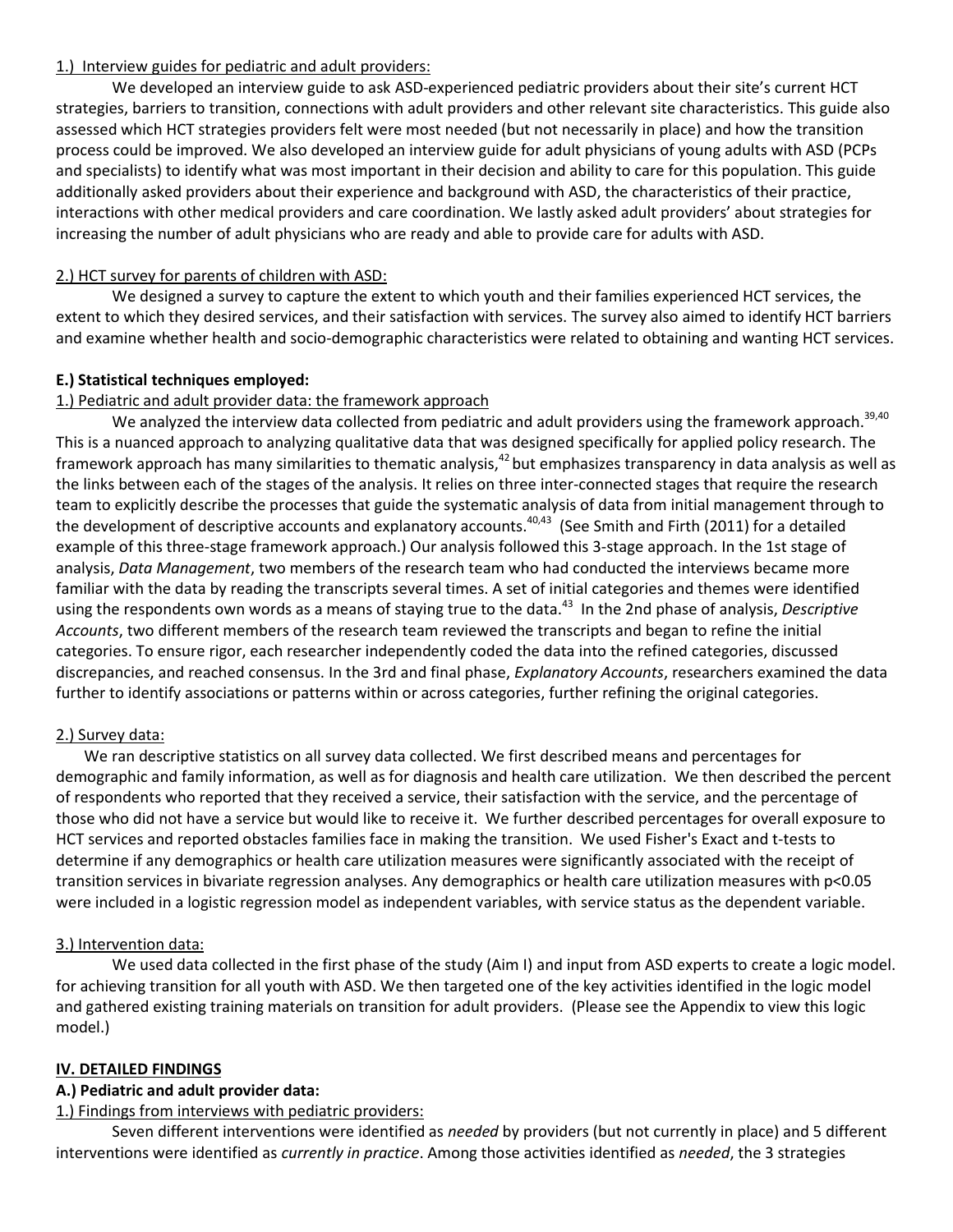mentioned most frequently were: written materials for the family and clinician (e.g. individualized transition plan, care binder, medical summary, etc.), trainings for adult providers, and information sessions for families and youth. The activities most commonly identified as *in practice* included medical summaries, care coordination and the provision of resource links (e.g. list of adult providers, community resources, etc.). The most common in-place interventions were being used at 4 to 8 sites. (Full details on needed and in-place activities/interventions are provided below in Table 1).

All of the interventions identified as *currently in place* are operating within the pediatric practice. Among the *needed* interventions, 3 would operate within the pediatric practice and two would be implemented outside the pediatric practice. The remaining 2 desired strategies would be implemented both within and external to the pediatric practice (see Table 1). Many of the strategies that were identified as in place at some practices were identified as needed by other others.

| <b>Implementati</b>                                      | <b>Location</b>   |                                                                                                                                                                |   |                                                                                 |   |                                    |  |
|----------------------------------------------------------|-------------------|----------------------------------------------------------------------------------------------------------------------------------------------------------------|---|---------------------------------------------------------------------------------|---|------------------------------------|--|
| on Status                                                |                   |                                                                                                                                                                |   |                                                                                 |   |                                    |  |
|                                                          | #                 | <b>Pediatric Practice</b><br><b>Focused</b>                                                                                                                    | # | <b>External to Pediatric</b><br><b>Practice</b>                                 | # | <b>Internal and External</b><br>to |  |
| <b>Strategies or</b>                                     |                   |                                                                                                                                                                |   |                                                                                 |   | <b>Pediatric Practice</b>          |  |
| <b>Interventions</b>                                     |                   | 9 Written Materials (Care                                                                                                                                      | 6 | <b>Training Adult Providers</b>                                                 | 4 | <b>Care Coordination</b>           |  |
| <b>Needed</b>                                            |                   | Binder, Workbook,<br>Notes)                                                                                                                                    |   |                                                                                 |   |                                    |  |
|                                                          | 6                 | Education/Training for<br>Families & Youth<br>(Information sessions,<br>workshops)<br>5 Creating Resource Links<br>(List of providers,<br>community resources) | 3 | <b>Training Medical</b><br><b>Students</b>                                      | 4 | <b>Transition Center</b>           |  |
|                                                          |                   |                                                                                                                                                                |   |                                                                                 |   |                                    |  |
| <b>Strategies or</b><br><b>Interventions</b><br>in Place | 8<br>8<br>5.<br>4 | Medical Records/summary<br><b>Creating Resource Links</b><br>5 Care Coordination<br>Checklists                                                                 |   | Transition-specific Appointments/Individual discussions with families and youth |   |                                    |  |

Table 1.Transition Strategies or Interventions by Implementation Status and Location

### 2. Findings from interviews with adult providers:

We found two major categories of themes in our analysis of the adult provider interview data: 1.) Challenges to Providing Care and 2.) Solutions and Interventions. While the first category includes the various difficulties that providers face in caring for young adults with ASD, the second includes ideas and strategies to address such challenges. We additionally identified three subcategories within those two broad categories: A) Systems Level, B) Practice/Provision Level and C) Training & Education Level. These subcategories represent the level or arena in which the challenge, solution or intervention is taking place. Table 2 presents the specific challenges and solutions that adult providers discussed and places them in the relevant subcategory.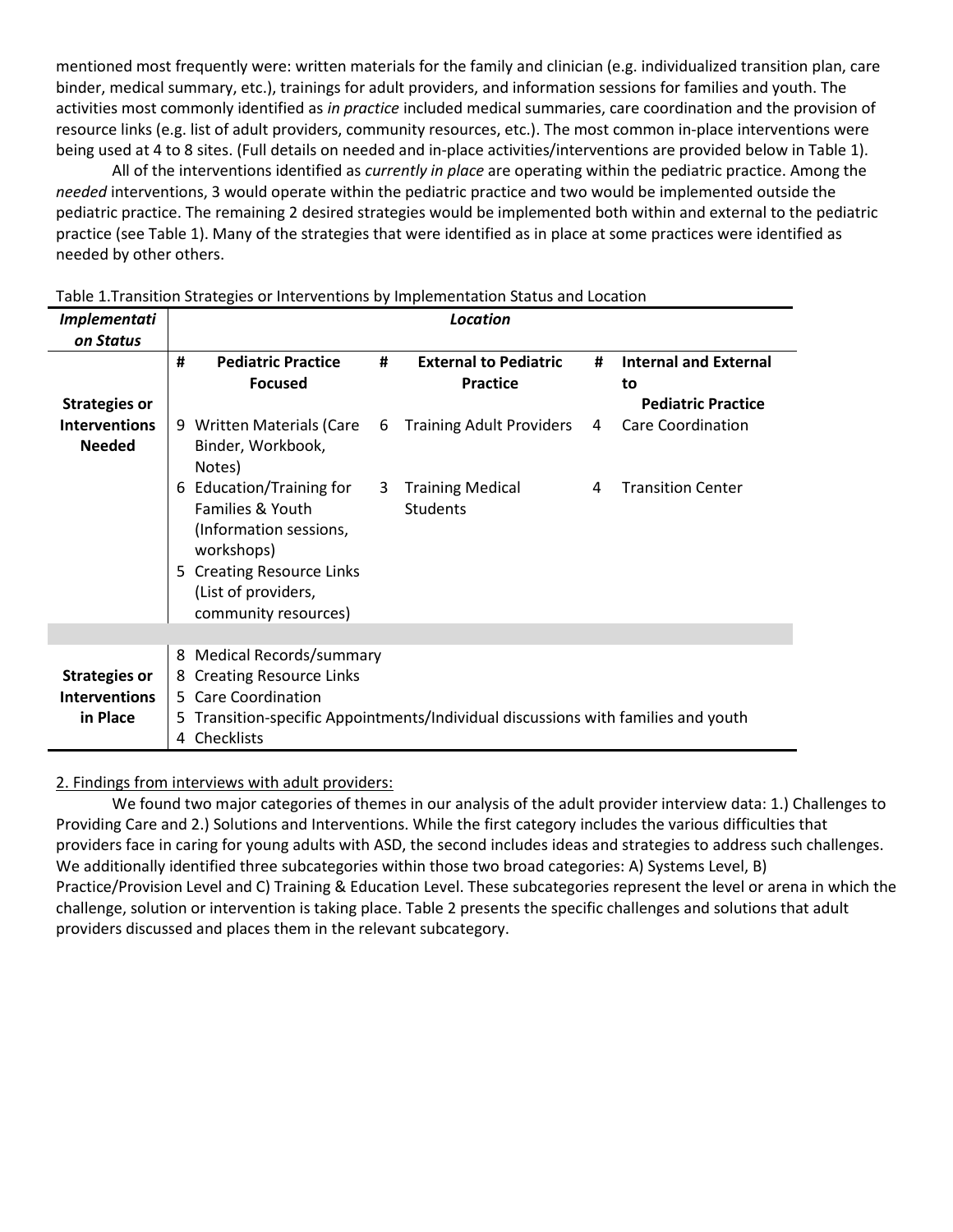|                       | <b>Systems Level</b>                                  | <b>Practice/</b>                | <b>Training &amp; Education</b> |
|-----------------------|-------------------------------------------------------|---------------------------------|---------------------------------|
|                       |                                                       | <b>Provision Level</b>          | Level                           |
|                       | -Shortage of Services &                               | -Time constraints and           | -Lack of formal                 |
| <b>Challenges to</b>  | <b>Supports</b>                                       | inefficiency                    | education and training          |
| <b>Providing Care</b> | -Financial disincentives                              | -Complexity of family           |                                 |
|                       | -Lack of adult providers                              | <i>involvement</i>              |                                 |
|                       | -Time & Reimbursement                                 | <b>-Physical Environment</b>    |                                 |
|                       |                                                       | -Communication barriers         |                                 |
|                       | -Providing financial incentives, -Customized lists of |                                 | <b>-Increased awareness</b>     |
| <b>Solutions and</b>  | resources, & supports to                              | resources and services          | <b>-Early exposure to ASD</b>   |
| <b>Interventions</b>  | providers, families, and                              | <b>-Reviewing patient lists</b> | population                      |

Table 2: HCT Challenges and Solutions identified by Adult Providers

**individuals with ASD** 

#### **B.) Survey data:**

*Overall* exposure to transition services was gauged by the following questions: 1.) "Has your child's provider talked to you about how his/her health care needs may change in adulthood?", and 2.) Has your child's provider talked to you about how to manage his/her transition into the adult health care system?" Of the 184 parents surveyed, a relatively small percentage answered yes to either of these questions. While only about one-third of the sample had discussed how their child's health care needs might change in adulthood, only a fifth had had a conversation about how to manage the health care transition. Parents of children age 16 or older and parents of children with severe ASD were more likely to answer yes to both exposure questions. For full details on these transition exposure results broken down by age and ASD severity, please see Table 3 below.

**frequently -Facilitating** 

**& physicians -Enhancement of physical environment** 

**communication families** 

**-Set expectation of provision of care -Provide broad-based training early and often for physicians and staff** 

The most common HCT services parents/youth received were: 1.) help teaching child to manage his/her own health needs (19%) 2.) informative materials about transition process (17%), 3.) other transition-related services or supports (13%), and information on guardianship (9%). The services that participants said they *would most like to receive but don't currently receive* were: 1.) informative materials about transition (90%), 2.) a written transition plan (87%) 3.) a medical summary (87%), and 4.) support in searching for an adult specialist (82%) or PCP (80%). (Please refer to Table 4 below for more information on parents' received and desired services.) Of the parents who received at least one transition service, about 52% identified themselves as neither satisfied or nor dissatisfied with their *overall* experience of services (e.g. "neutral"), while only about 22% identified themselves as satisfied *overall* ("somewhat satisfied" or "very satisfied"). Parents reported the biggest obstacles to transition to be: 1.) a general lack of information on the transition process (51%), 2.) difficulty finding an adult provider who is knowledgeable about ASDs (31%) and 3.) difficulty finding an adult provider who is ASD-friendly (29%). Of the 184 parents surveyed, 23% reported that their child was adequately prepared to make the switch to adult health care and 68% reported that their child was not. The remaining 9% had already made the transition to adult care. Table 5 shows the answer to the question: "Is your child adequately prepared to make the switch to adult health care?," stratified by age and severity.

In further analyses, we found very few socio-demographic and autism-related characteristics to be associated with the receipt of care. *The only characteristics that were associated were reports of youth anxiety and reports of youth depression.* In both cases, symptoms were significantly associated with being more likely to receive transition services. When both of the above statistically significant variables (reports of youth anxiety or depression) were included in a logistic regression model, the depression finding remained statistically significant with 2.3 times the odds of receiving transition services when compared to those youth without depression (CI 1.150-4.714 p=.019).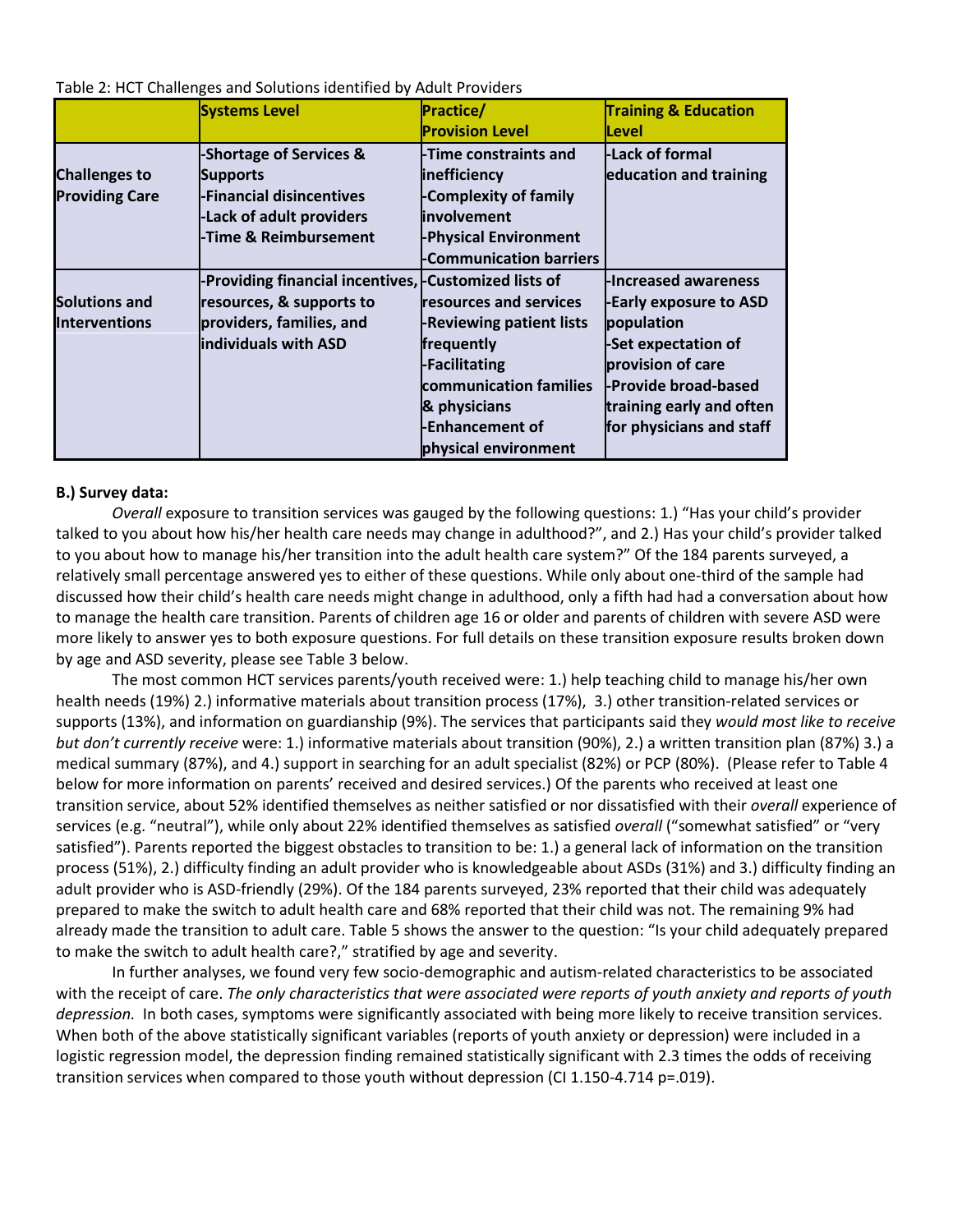Table 3: Overall Exposure to Transition Services by Child Age and Severity

|                           |                 | <b>AGE</b> |            |            | <b>ASD SEVERITY</b> |                 |               |
|---------------------------|-----------------|------------|------------|------------|---------------------|-----------------|---------------|
|                           | <b>All Data</b> | $13 - 15$  | 16-18      | $19 + yrs$ | <b>Mild</b>         | <b>Moderate</b> | <b>Severe</b> |
|                           |                 | <b>yrs</b> | <b>yrs</b> |            |                     |                 |               |
| <b>Provider discussed</b> | 33%             | 29%        | 38%        | 38%        | 33%                 | 29%             | 48%           |
| how health care           |                 |            |            |            |                     |                 |               |
| needs may change in       |                 |            |            |            |                     |                 |               |
| adult hood?               |                 |            |            |            |                     |                 |               |
| <b>Provider discussed</b> | 20%             | 17%        | 25%        | 19%        | 19%                 | 17%             | 31%           |
| how to manage             |                 |            |            |            |                     |                 |               |
| transition into adult     |                 |            |            |            |                     |                 |               |
| health care system?       |                 |            |            |            |                     |                 |               |

### Table 4: Services Received vs. Services Desired

| <b>Transition Service</b>                                 | % Who Received<br><b>Service</b> | <b>% Who Did Not Receive Service</b><br><b>but Would Like to</b> |
|-----------------------------------------------------------|----------------------------------|------------------------------------------------------------------|
| Informative materials about<br>transition process         | 17.1                             | 90.4                                                             |
| Written transition plan                                   | 3.3                              | 87.2                                                             |
| Written medical summary                                   | 8.8                              | 87.2                                                             |
| Support in searching for an adult<br><b>PCP</b>           | 7.3                              | 80.0                                                             |
| Info. on adult medical specialists                        | 11.                              | 82.0                                                             |
| Help w/ teaching child to manage<br>own health care needs | 19.4                             | 73.3                                                             |
| Info. about obtaining<br>guardianship                     | 9.0                              | 67.0                                                             |
| Other transition-related services<br>or support           | 13.3                             | N/A                                                              |

### Table 5: Preparedness for Transition by Child Age and Severity

|                          |                 | <b>AGE</b> |            |            | <b>ASD SEVERITY</b> |        |               |
|--------------------------|-----------------|------------|------------|------------|---------------------|--------|---------------|
|                          | <b>All Data</b> | $13 - 15$  | $16 - 18$  | $19 + yrs$ | <b>Mild</b>         | Moder- | <b>Severe</b> |
|                          |                 | <b>vrs</b> | <b>yrs</b> |            |                     | ate    |               |
| Yes, child is adequately | 23%             | 18%        | 30%        | 25%        | 26%                 | 18%    | 29%           |
| prepared to make switch  |                 |            |            |            |                     |        |               |
| to adult health care     |                 |            |            |            |                     |        |               |
| No, child is not         | 68%             | 77%        | 65%        | 40%        | 66%                 | 74%    | 57%           |
| adequately prepared to   |                 |            |            |            |                     |        |               |
| make switch to adult     |                 |            |            |            |                     |        |               |
| health care              |                 |            |            |            |                     |        |               |
| Child already made       | 9%              | 5%         | 5%         | 35%        | 8%                  | 8%     | 14%           |
| switch                   |                 |            |            |            |                     |        |               |

## **C.) Intervention data:**

Interviews with LEND professionals and adult physicians and a careful review of existing training tools led us to recognize that some innovative resources focused on transition are in existence for adult providers, but that they tend not to be widely known or distributed. We also learned that these resources vary significantly in terms of format and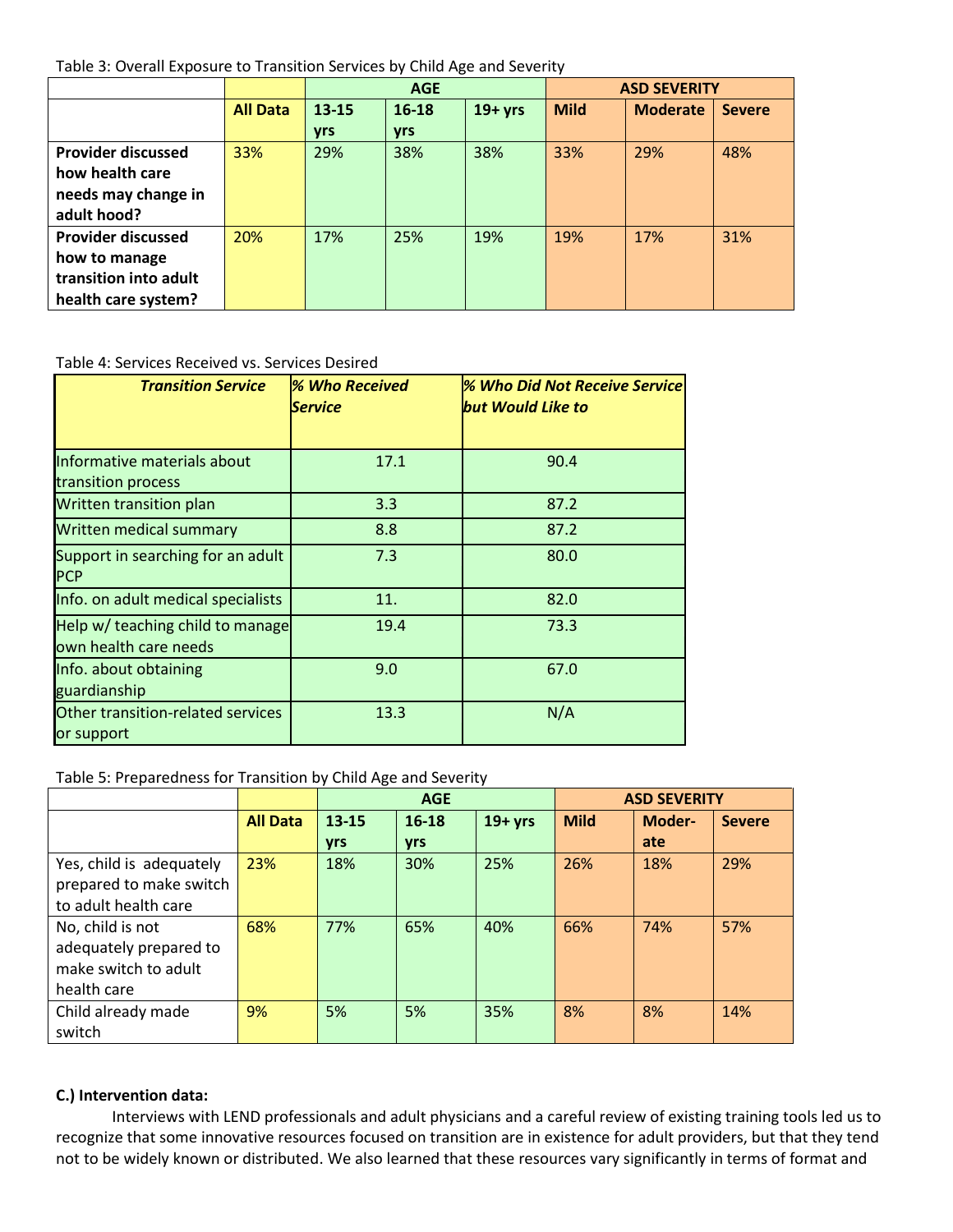include online courses, toolkits, guidelines and PowerPoint presentations. Although we carefully reviewed all the training materials that were sent to us (14 in total), we eliminated those that weren't entirely relevant to the HCT process, leaving us with six training resources in total. These 6 resources were sent by 5 transition professionals and included four PDFs (articles, toolkits, and guidelines) and two PowerPoint presentations. These resources more than doubled the pool of training materials available via the AUCD website's transition toolkit.

### **V. DISCUSSION AND INTERPRETATION OF FINDINGS**

### **A.) Conclusions, Implications, Next Steps, and Possible Applications to MCH Health Care Delivery:** 1.) Pediatric providers:

Findings suggest that there seems to be some consensus about strategies needed to aid youth with ASD as they transition to the adult care system that are feasible and valuable across sites. For many of the interventions providers identified as needed, there was at least one example of a practice currently using the strategy. However, current, viable strategies were developed independently of one another, indicating that there are opportunities to share these resources with other providers who work with youth with ASD, and apply versions of these strategies to children with other conditions or CSHCN in general. Additionally, interventions identified as needed could be informed by generating discussions across sites. For example, practices that have already established resource links, such as lists of adult providers who serve youth with ASD, could be used as models or be paired with other pediatric practices, which may engender the sharing of information more broadly. A reasonable next step would be to create ways to disseminate transition resources and ideas and train other providers to use them.

While results suggest there are some promising strategies, one surprising finding remains; even amongst a group of pediatric providers who are regarded as experts in caring for individuals with ASD, there is relatively little being done in terms of interventions and strategies toward facilitating successful transition from pediatric to adult health care for youth with ASD. One explanation may be that providers and families face many significant challenges, including lack of government funding to support further development, testing, and implementation. These efforts are needed and would be consistent with health care reform efforts, Healthy People 2020, and medical home initiatives. Providers noted that they needed to find activities that were both feasible in terms of funding and capacity, as well as being productive as initial efforts to promote health care transitions for youth with ASD. For example, information sessions for families and youth could be done at a relatively low cost by using existing transition materials and might be successful as on-line training as well. Practices also identified a few interventions as needed that were not currently in place within any other practices or external to those practices, such as transition centers, training for providers, and training for medical students, suggesting a major gap in the provision of services and general medical training curriculums. Trainings for adult providers may involve a bigger investment (especially if they are associated with some sort of accreditation), although once a training program exists, the time and monetary cost of using it may be modest. Adult providers engage in ongoing learning in a variety of venues such as grand rounds and continuing medical education. If trainings about ASD and the care of young adults with ASD could be incorporated into these existing venues, the information could be readily available and well used.

In general the transition activities identified in this study (both in place and desired) mapped fairly directly to some of the core elements outlined by the National Health Care Transition Center but not to others [\(www.gottransition.org\)](http://www.gottransition.org/). The strategies and interventions described relate to the core elements of transition preparation (e.g., individual discussions with families and youth and information sessions and workshops), planning (e.g., medical summaries and checklists), and transfer of care (e.g., care coordination and resource linkages). However, among the six core elements of health care transition, no site mentioned writing and posting a transition policy or having a youth or adult registry of youth who will soon transition or who recently transitioned. In addition, the desire for more training of providers and medical students is not part of the six core elements.

With large numbers of youth with ASD becoming young adults, it seems that pediatric practices may want to consider some of the HCT activities endorsed and described here. Our work suggests that there are some relatively simple starting points for practices and that these have been successfully implemented and are viewed as useful. For example, family educational seminars and care binders, are likely relatively easy for a practice to implement. Others, such as increased training of adult providers, may be beyond the scope of most pediatric practices and would require a system-based intervention. Our findings additionally indicate that many current transition needs may be successfully addressed through the creation and sharing of materials, such as workbooks, toolkits, trainings (both online and inperson), and the devisement of a mechanism to widely distribute information. Such information may also benefit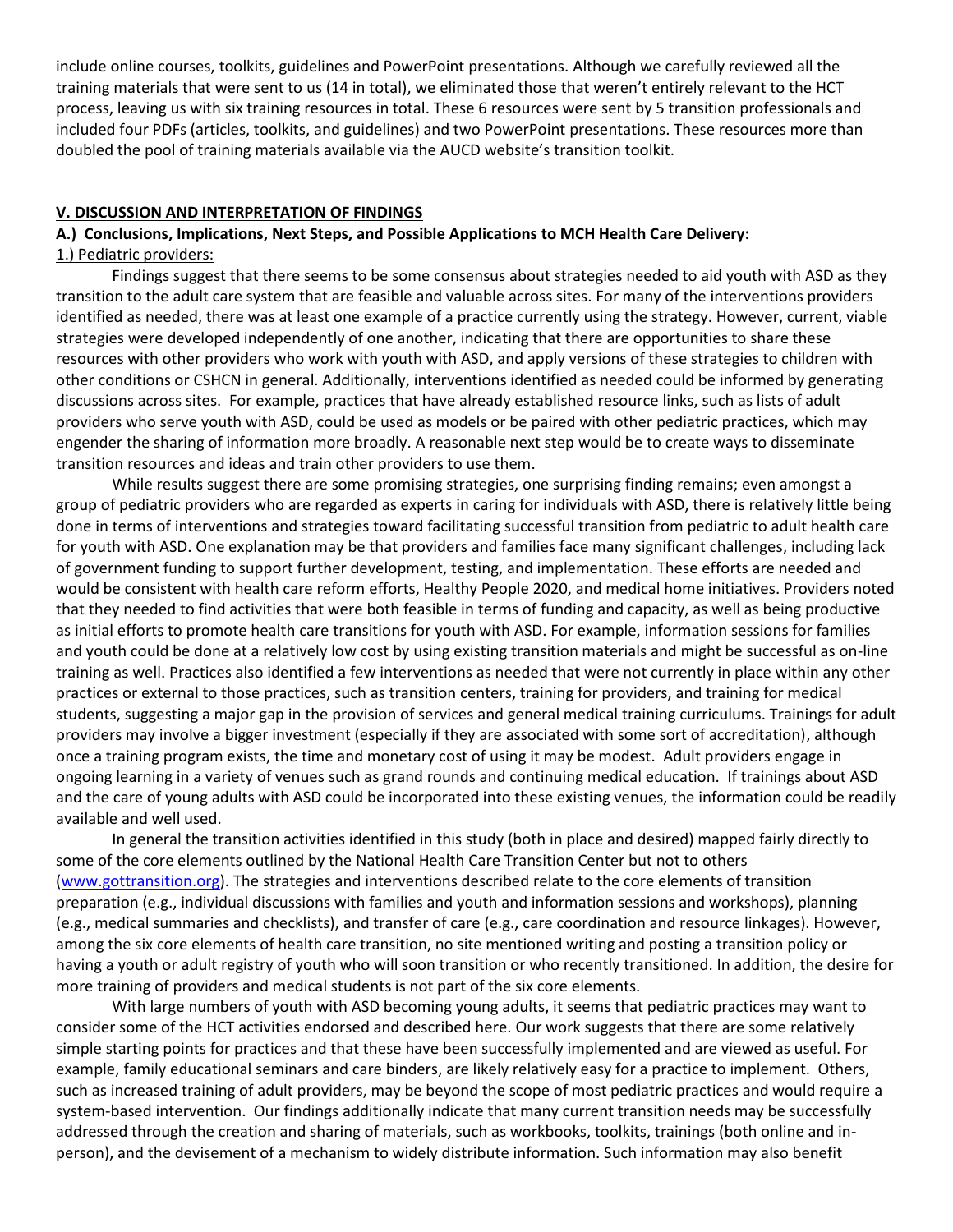families of individuals with other types of disabilities or special health care needs as well as the providers who serve these populations.

### 2. Adult providers:

The number of adults with ASD who need medical care from physicians trained to care for adults is rapidly increasing. However, few youth with ASD receive services to ease the transition from the pediatric health care system to the adult health care system. Our findings indicate that incentives, services, and supports are needed at the systems level to encourage adult providers to accept and feel comfortable working with patients with ASD. Opportunities for sharing information and expertise through reforms in Health IT should be investigated. Furthermore, innovations and interventions at the practice/provision level need to be implemented and tested and effective solutions need to be disseminated. Finally, at the training and education level, the situation calls for strategies to increase the size of the workforce of physicians interested and experienced in providing care to adults with ASD. Systematic training within residency programs and easily accessible training materials are potential ways to address the workforce capacity issue. Our findings indicate that isolated pockets of existing innovative training programs and curricula need to be shared and implemented more widely and that opportunities for education and training must be created through interagency coordination efforts. Early and positive exposure is critical to increase workforce capacity. Taken together, these findings suggest that several changes coming under health care reform could support providers' efforts to address the needs of adults with ASD.

## 3.) Parents of youth with ASD:

This data showed remarkably low rates of HCT service receipt. Rates of receipt ranged from 3.3% of families having a written transition plan to 19.4% percent reporting that they had help teaching their son/daughter to manage their own health care needs. These rates are relatively consistent with the data from a nationally-representative survey, showing that only 21% of patients met the criteria for having received transition services.\* The four-question transition measure showed the service most likely to be received was providers encouraging youth to be responsible about their care (45%). These low rates of receipt of individual services are coupled with very high rates of respondents wanting to receive each service. Our data shows these rates to range from 90% of families wanting informative materials about the transition process to a low of 73% of families reporting that they would like help teaching their child to manage his/her own health care needs.

While many barriers were commonly reported by parents, lack of information was the most frequently reported barrier to HCT. This barrier, along with teaching the child about the child's health care needs, may be at least partially addressed by providing information on navigating the HCT process. Such tools exist for CSHCN in general and for youth with ASD specifically. Linking existing tools to families and assuring that they contain the correct information in a usable format may improve the transition process. On the provider side, a potential policy solution is improving medical and continuing education to teach both pediatric and adult providers about the transition process and to give providers guidelines on how to best facilitate the transition process for their patients. "Got Transition," the MCHB funded center for transition services, suggests that pediatric health care settings develop a transition policy and that both adult and pediatric care providers regularly assess youth's transition readiness and conduct transition planning activities. On the adult provider side, educating adult providers about caring for young adults with ASD may improve their knowledge about ASD, their willingness to care for patients with ASD, and their ability to provide care that is more autism-friendly. Other obstacles, such as barriers to finding adult providers (primary care or specialists) who are willing to accept the child as a patient, may be more difficult to address. Increasing the amount of education that providers receive in medical school, residency, and continuing medical education on caring for youth and adults with ASD may foster the skills and confidence to want to care for patients with ASD. Furthermore, structural barriers related to the time providers have for each appointment, payment to providers for caring for patients with complex needs, and barriers between providers and payments for physical and mental health may also contribute to the provider's ability and willingness to care for this population.

Our findings suggest that there is a great need to address the provision of HCT services for youth with ASD. A relatively low percentage of families are receiving HCT services and families who do not have them generally want them. We further found that parents reported barriers to obtaining these services at high levels, with a particular desire for more information and adult providers who could better meet their needs.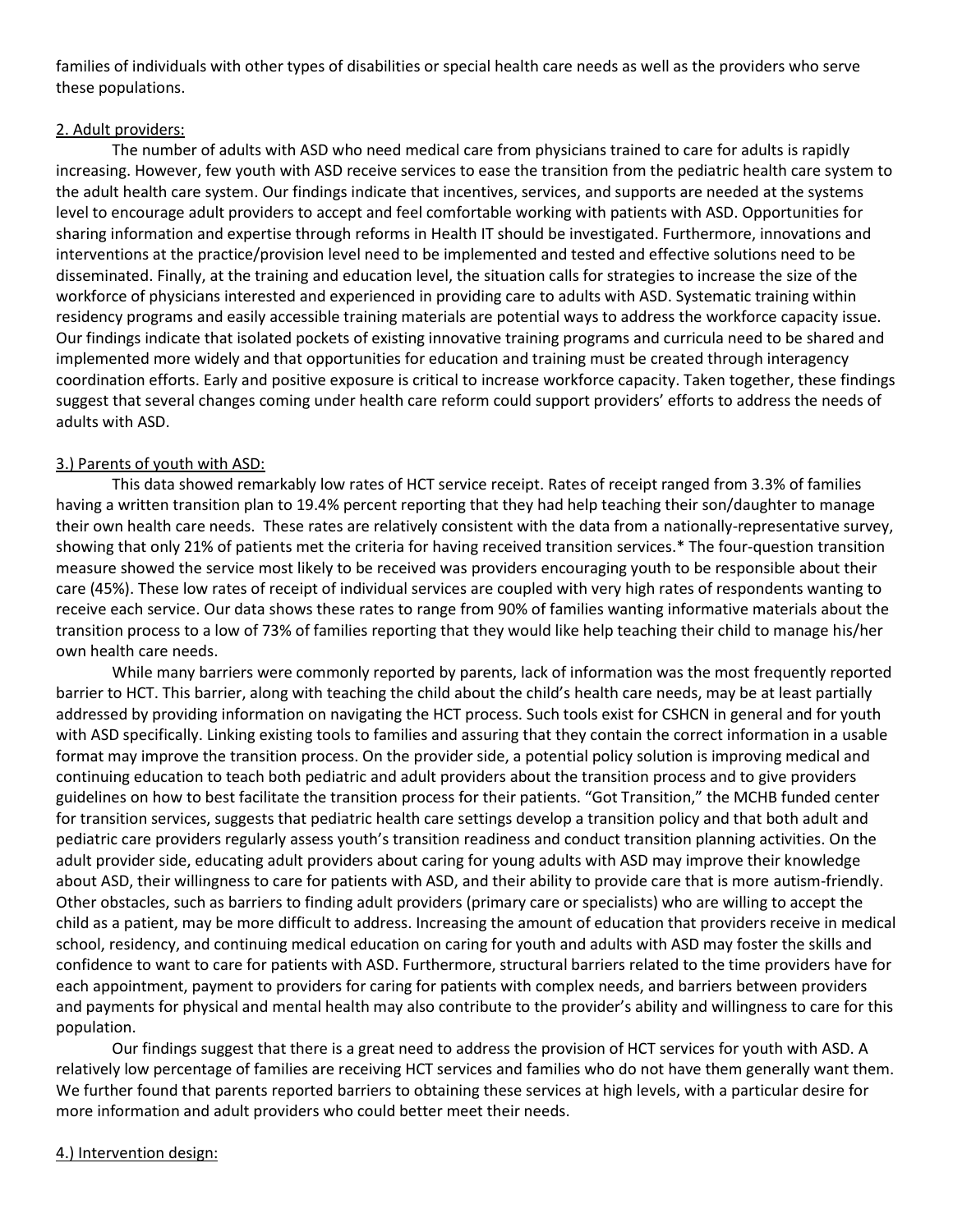Our experience in creating the logic model, surveying experts in the field for examples of training materials focused on transition, and building a repository of training materials, highlighted the nascent and uneven state of knowledge around transition training for adult providers. Further work is needed to track the use of the repository materials and to further build the toolbox with revised, updated, and new resources.

## **B.) Explanation of study limitations**

This study had several limitations. First, in terms of the data collected from pediatric and adult providers, the majority of our interviews were drawn directly from the ATN or originated in an ATN referral. This indicates that our findings are specific and targeted and somewhat limits their applicability. Additionally, our research was focused on identifying the state of transition activities across sites as opposed to extensive examinations of single sites. This limited our ability to examine the role of different providers and staff in integrating transition activities, which is likely be an important part of the HCT process. Further, our data only reflects the types of intervention strategies that providers are using or designing relative to transition. We did not gather data on the consistency with which these interventions were utilized in the sites or on their general effectiveness; both of these variable have the potential to enrich our understanding of the current state of the HCT process. This study also had limitations in terms of the survey data that we collected from parents of youth with ASD. First, the convenience sample was collected from three sites and is a relatively well-resourced group of families. Our data therefore may represent a best-case scenario, which would indicate a serious gap and great need for HCT services for youth with ASD. Despite this potential bias towards high service receipt, we saw low levels of the use of specific HCT services. Second, slightly more than half of the respondents' children were young adolescents ranging in age from 13-15 who are likely at the early stages of the transition process.

### **C.) Suggestions for further research:**

Our findings support the need for further research in three specific and critical areas; (1) assessing ways to increase the workforce of adult providers able and interested in caring for youth with ASD; (2) evaluating practice-based strategies that enhance transition; and (3) examining ways to promote the self-determination skills of YSHCN so they participate in the transition process.

### **VI. LIST OF PRODUCTS:**

## **A.) Conference Presentations**

1.) Warfield ME, Kuhlthau K, Crossman M, Delahaye J, van der Weerd E. Integrating multiple perspectives on transition to adult health care for youth with ASD: where do we go from here? Oral presentation at: Combating Autism Act Initiative (CAAI); May 2013; Arlington, VA.

2.) Kuhlthau K, Warfield ME, Crossman M, Delahaye J, van der Weerd E. Transition to adult health care for youth with Autism Spectrum Disorders: issues and promising new directions. Poster presented at: Society for Research in Child Development Themed Meeting: Transitions from Adolescence to Adulthood; October 2012; Tampa FL.

3.) Crossman M, Kuhlthau K., Warfield ME, Delahaye J, van der Weerd E. Perspectives of adult physicians on providing care for adults with Autism Spectrum Disorders. Poster presented at: 46<sup>th</sup> Annual Gatlinburg Conference on Research and Theory in Intellectual and Developmental Disabilities; March 2013; San Antonio TX.

### **B.) Submitted Manuscripts:**

1.) Kuhlthau K, Warfield ME, Hurson J, Delahaye J, Crossman M. Pediatric providers' perspectives on the transition to adult health care for youth with Autism Spectrum Disorders: current strategies and promising new directions. Submitted to: *Autism*. 2013.

2.) Kuhlthau K, Warfield ME, Delahaye J, Shui A, Crossman M van der Weerd E. Health care transition services for youth with Autism Spectrum Disorders. Submitted to: *JAMA Pediatr*. 2013.

3.) Warfield ME, Crossman M, Delahaye J, Kuhlthau K. Perspectives of adult physicians on providing care for adults with Autism Spectrum Disorders. Submitted to: *Soc Sci Med*. 2013.

## **C.) Planned Manuscripts:**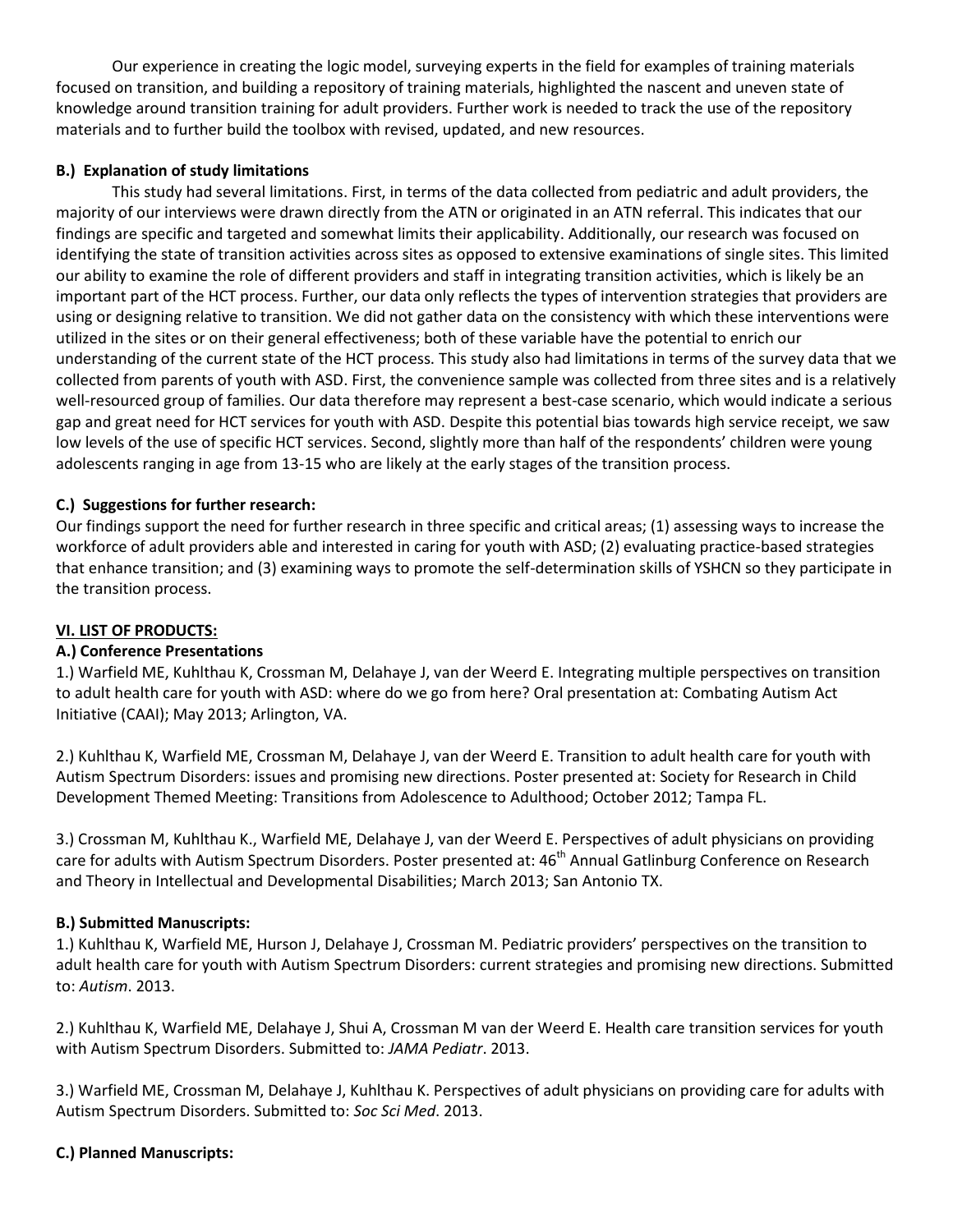1.) We intend to write a paper describing the need for a repository of curricula and other training materials for educating physicians and other health care providers on caring for adults with ASD. We are planning to submit this as a perspectives piece for the Journal of General Internal Medicine.

## **D.) Other Publications:**

1.) Kuhlthau K., Warfield ME, van der Weerd E, Delahaye J, Crossman M. *Autism Transition Resources Guide*. 2012. This is a guide for parents/guardians of youth with ASD who are at or around transition age. It includes 10 online resources designed to support parents and youth through the health care transition process. It was disseminated to all of the sites of the Autism Treatment Network and the Federation for Children with Special Needs. It is also available online through the *MGH Lurie Center's* website and *MassGeneral for Children's* website.

## **VII.) APPENDIX:**

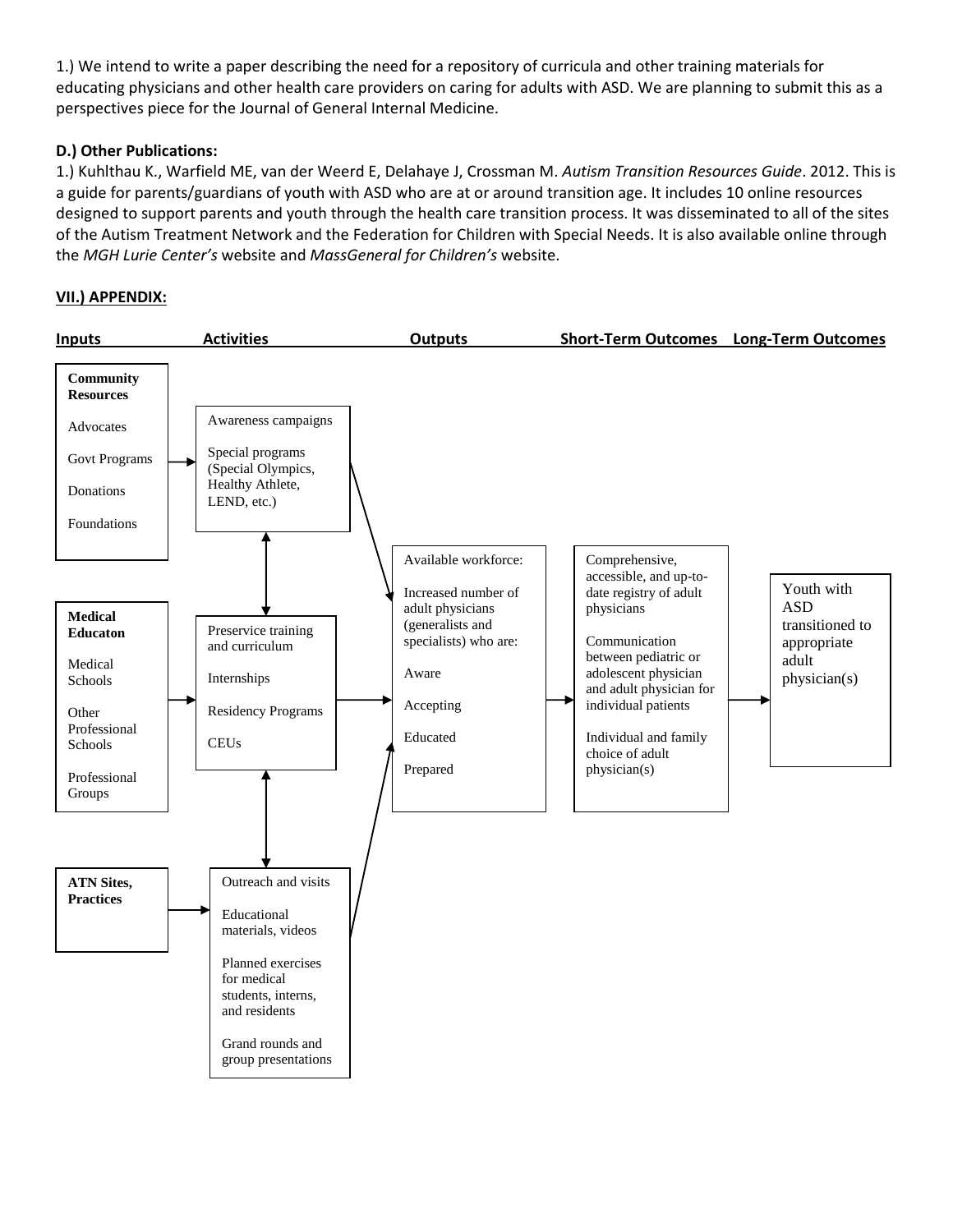#### **VIII.) References**

1. Kuhlthau K, Warfield ME, Crossman M, Delahaye J, van der Weerd E. Transition to adult health care for youth with autism spectrum disorders: Issues and promising new directions. *Society for Research in Child Development Themed Meeting: Transitions from Adolescence to Adulthood.* October 18-20, 2012.

2. Warlield ME, Kuhlthau K, Grossman M, Delahaye J, van der Weerd E. Integrating multiple perspectives on transition to adult health care for youth with ASD: Where do we go from here? *Combating Autism Act Initiative (CAAI).* May 31, 2013.

3. Bloom SR, Kuhlthau K, Van Gleave J, Knapp AA, Newacheck P, Perrin JM. Health care transition for youth with special health care needs. *JAdolesc Health.* 2012;51(3):213-219.

4. Lotstein DS, Inkelas M, Hays RD, Halfon N, Brook R. Access to care for youth with special health care needs in the transition to adulthood. *J Adolesc Health.* 2008;43(1):23-29.

5. Reiss J, Gibson R. Health care transition: Destinations unknown. *Pediatrics.* 2002;1 10(6 Pt 2):1307-1314.

6. McDonagh JE, Shaw KL, Southwood TR. Growing up and moving on in rheumatology: Development and preliminary evaluation of a transitional care programme for a multicentre cohort of adolescents with juvenile idiopathic arthritis. *J Child Health Care.* 2006;10(1):22-42.

7. Lotstein DS, Ghandour R, Gash A, McGuire E, Strickland B, Newacheck P. Planning for health care transitions: Resultsfrom the 2005-2006 national survey of children with special health care needs. *Pediatrics.* 2009;123(1):e145-52.

8. Lotstein DS, Kuo AA, Strickland B, Tait F. The transition to adult health care for youth with special health care needs: Do racial and ethnic disparities exist? *Pediatrics.* 2010;128Suppl3:S129-36.

9. Reiss J, Gibson RW. At what cost? *Arch PediatrAdoIesc Med.* 2006;160(10):1079- 1080.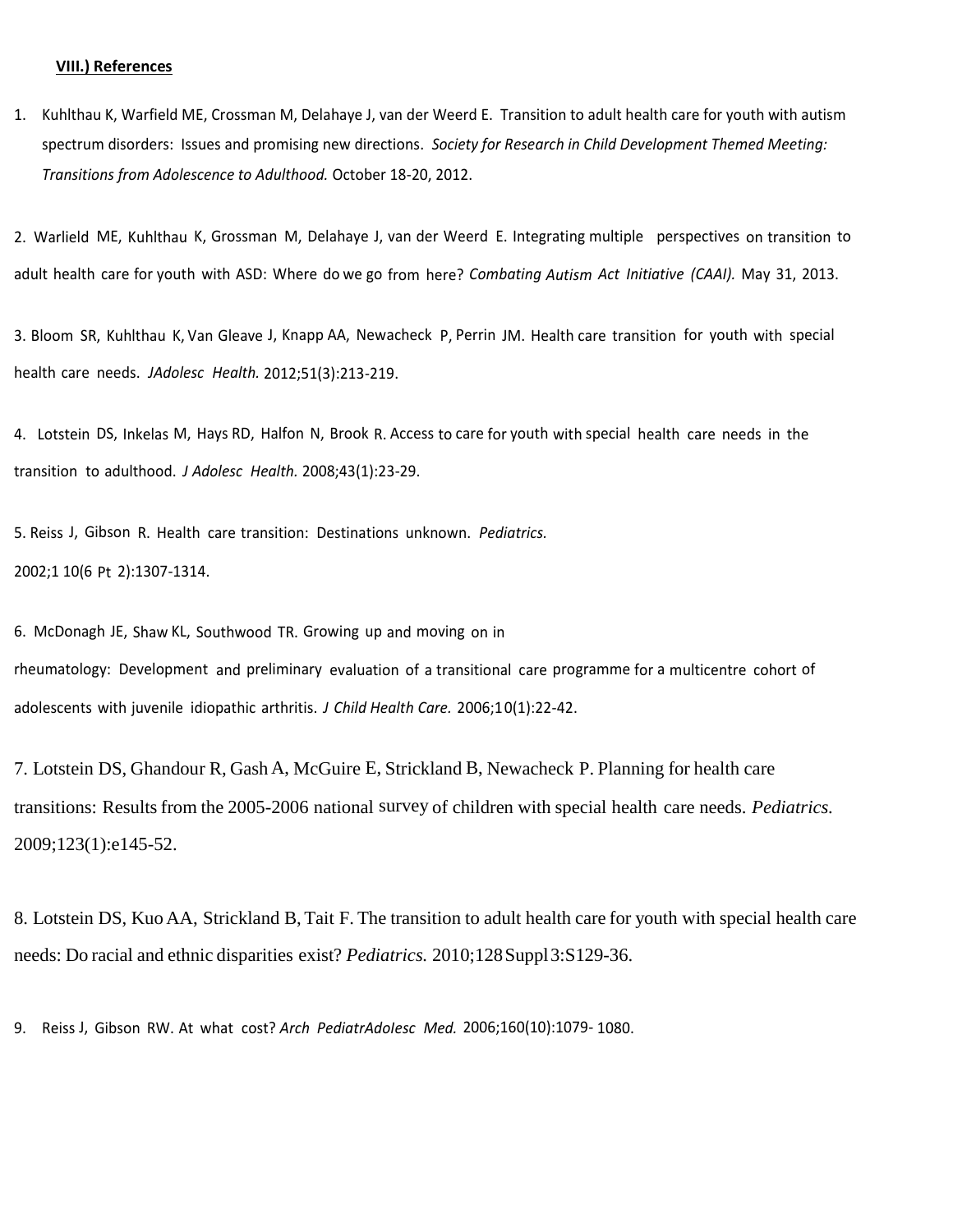- 10. Lotstein DS, McPherson M, Strickland B, Newacheck PW. Transition planning for youth with special health care needs: Results from the national survey of children with special health care needs. *Pediatrics.* 2005;115(6):1562-1 568.
- 11. Reiss JG, Gibson RW, Walker LR. Health care transition: Youth, family, and provider perspectives. *Pediatrics.* 2005; 115(1):112-120.
- 12. Callahan ST, Cooper WO. Access to health care for young adults with disabling chronic conditions,*Arch PediatrAcloiesc Med.*2006;160(2):178-182.
- 13. Sawicki GS, Lukens-Bull K, Yin X, et al. Measuring the transition readiness of youth with special healthcare needs: Validation ofthe TRAQ--transition readiness assessment questionnaire.*JPediatrPsychoL* 2011 ;36(2):160-171.
- 14. Van Naarden Braun K, Yeargin-Allsopp M, Lollar D.A multi-dimensional approach to the transition of children with developmental disabilities into young adulthood: The acquisition of adultsocialroles. *Disabil Rehabil.* 2006;28(15):915- 928.
- 15. Salkever DS.Activity status, life satisfaction and perceived productivity for young adultswith developmental disabilities. *JRehabiL* 200;66(3):4-13.
- 16. Macneil BM, Lopes VA, Minnes PM. Anxiety in children and adolescents with Autism Spectrum disorders. *Research in Autism Spectrum Disorders.* 2009;3:1-21.
- 17. Mayes SD, Calhoun SL, Murray MJ, Ahuja M, Smith LA. Anxiety, depression, and irritability in children with autism relative to other neuropsychiatric disorders and typical development. *Research in Autism Spectrum Disorders.*  2011;5:474-485.
- 18. . Mayes SD, Calhoun SL, Murray MJ, Zahid J. Variables associated with anxiety and depression in children with autism. *Journal of Developmental and Physical Disabilities.* 2011;23:325-337.
- 19. . Kanne SM, Abbacchi AM, Constantino JN. Multi-informant ratings of psychiatric symptom severity in children with autism spectrum disorders: The importance of environmental context. *J Autism Dev Disord.* 2009;39(6):856-864.
- 20. White SW, Oswald D, Ollendick T, Scahill L. Anxiety in children and adolescents with autism spectrum disorders. *Clin Psychol Rev.* 2009;29(3):216-229.
- 21. Spratt EG, Nicholas JS, Brady KT, et al. Enhanced cortisol response to stress in children with autism. *J Autism Dev Disord.* 2012;42(1):75-81.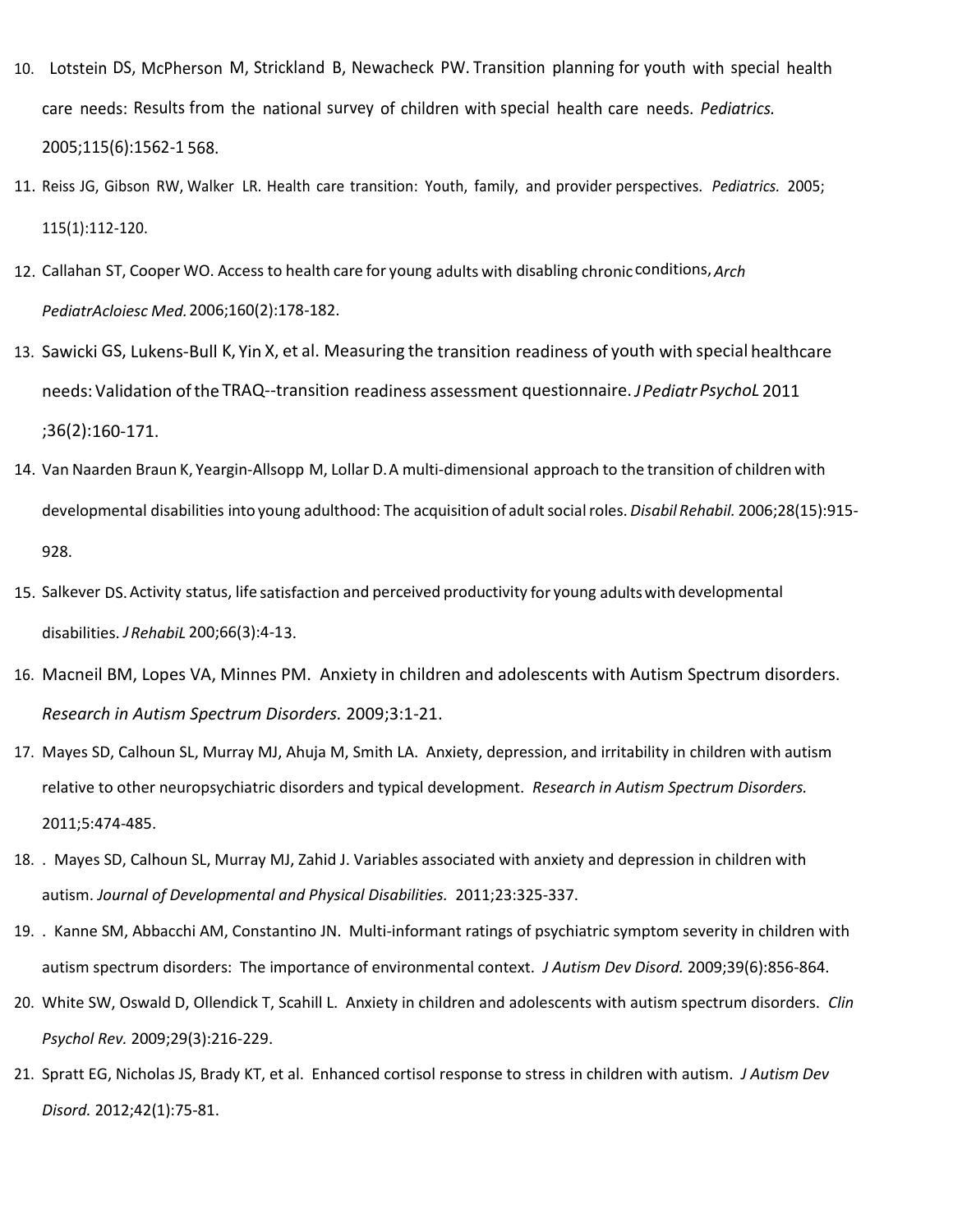- 22. Corbett BA, Schupp CW, Levine S, Mendoza S. Comparing cortisol, stress, and sensory sensitivity in children with autism. *Autism Res.* 2009;2(1):39-49.
- 23. Richdale AL, Schreck KA. Sleep problems in autism spectrum disorders: Prevalence, nature, & possible biopsychosocial aetiologies. *Sleep Med Rev.* 2009;12(6):403-411.
- 24. Cortesi F, Giannotti F, Ivanenko A, Johnson K. Sleep in children with autistic spectrum disorder. *Sleep Med.*  2010;11(7):659-664.
- 25. Tudor ME, Hoffman CD, Sweeney DP. Children with autism: Sleep problems and symptom severity. *Focus on Autism and Other Developmental Disabilities.* 2012:1-9.
- 26. Wang LW, Tancredi DJ, Thomas DW. The prevalence of gastrointestinal problems in children across the United States with autism spectrum disorders from families with multiple affected members. *J Dev Behav Pediatr.*  2011;32(5):35-360.
- 27. Ibrahim SH, Voigt RG, Katusic SK, Weaver AL, Barbaresi WJ. Incidence of gastrointestinal symptoms in children with autism: A population-based study. *Pediatrics.* 2009;124(2):680-686.
- 28. Jyonouchi H. Autism spectrum disorders and allergy: Observation from a pediatric allergy/immunology clinic. *Expert Rev Clin Immunology.* 2010;6(3):397-411.
- 29. Gurney JG, McPheeters ML, Davis MM. Parental report of health conditions and health care use among children with and without autism: National survey of children's health. *Arch Pediatr Adolesc Med.* 2006;160(8):825-830.
- 30. Shibata A, Hitomi Y, Kambayashi Y, et al. Epidemiological study on the involvements of environmental factors and allergy in child mental health using the autism screening questionnaire. *Research in Autism Spectrum Disorders.*  2013;7:132-140.
- 31. Aylott J. Improving access to health and social care for people with autism. *Nurs Stand.* 2010;24(27):47-56; quiz 58.
- 32. Shea V, Mesibov GB. Adolescents and adults with autism. In: Volkmar FR, Paul R, Klin A, Cohen D, eds. *Handbook of*  autism and pervasive developmental disorders, vol 1: Diagnosis, development, neurobiology, and behavior. 3<sup>rd</sup> ed. Hoboken: Wiley; 2005:288-311.
- 33. Williams D. *Exposure anxiety –the invisible cage: An exploration of self-protection responses in the autism spectrum and beyond.* London: Jessica Kingsley Publishers: 2003.
- 34. Cheak-Zamora NC, Yang X, Farmer JE, Clark M. Disparities in transition planning for youth with autism spectrum disorder. *Pediatrics.* 2013;131(3):447-454.
- 35. Magrab PFL, Millar HEC. Growing up and getting medical care: Youth with special health care needs. A summary of conference proceedings. *Surgeon General's Conference.* 1989.